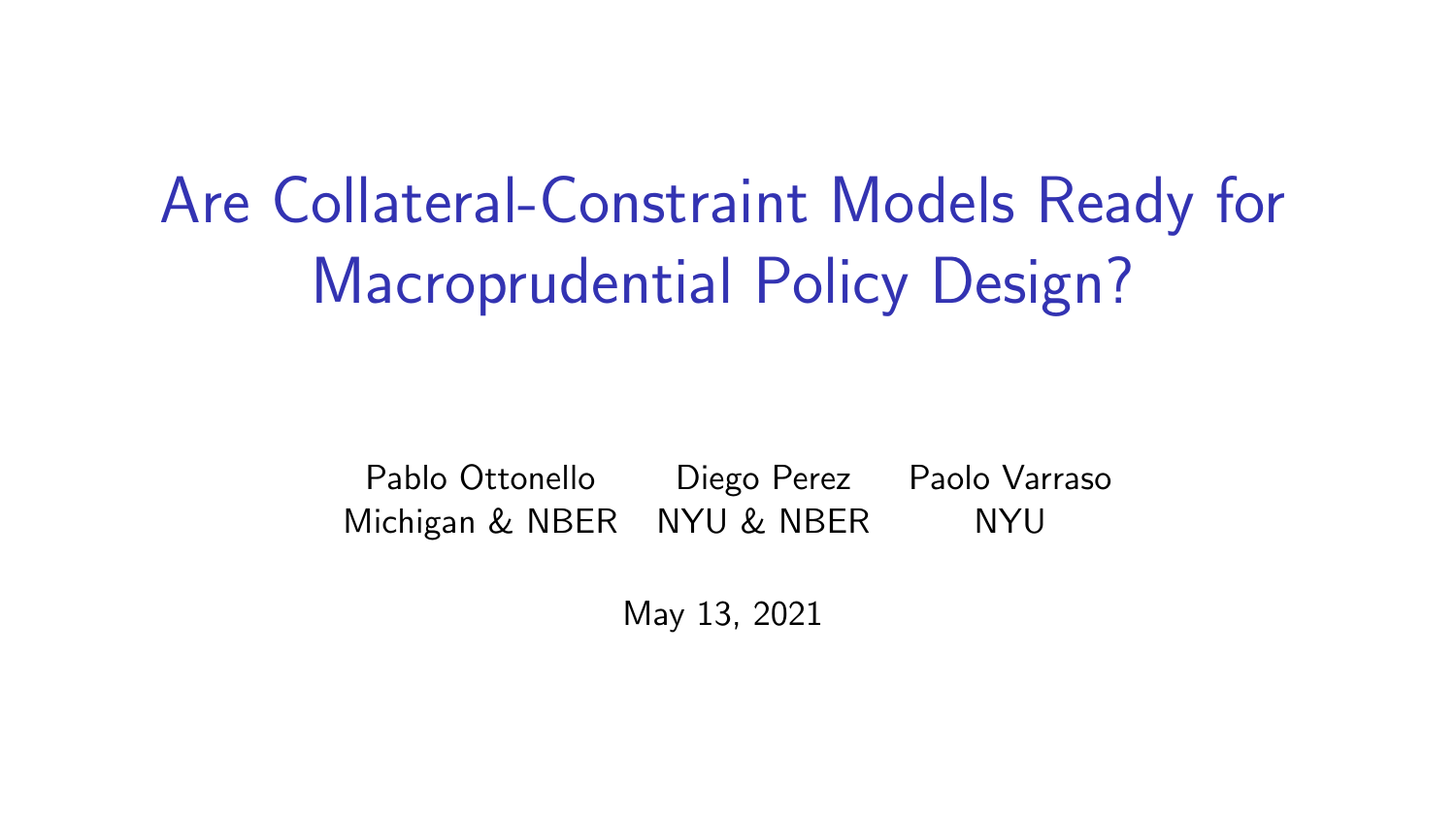#### **Motivation**

- Paradigm change in last decade related to capital-control policies
	- **EXECUTE:** Central policy institutions (IMF, WB) open to use of macroprudential policies
	- $\triangleright$  Currently capital controls part of standard policy toolkit Fernandez et al 2016
	- $\triangleright$  Sharp contrast to consensus prior to global financial crisis
- Large advances in academic research on financial-friction-driven inefficient borrowing
	- $\triangleright$  1st building block: theory Geanakoplos Polemarchakis 86, Kehoe Levine 01, Lorenzoni 08
	- $\triangleright$  2nd building block: quantitative Bianchi 11, Benigno et al 13, Bianchi Mendoza 18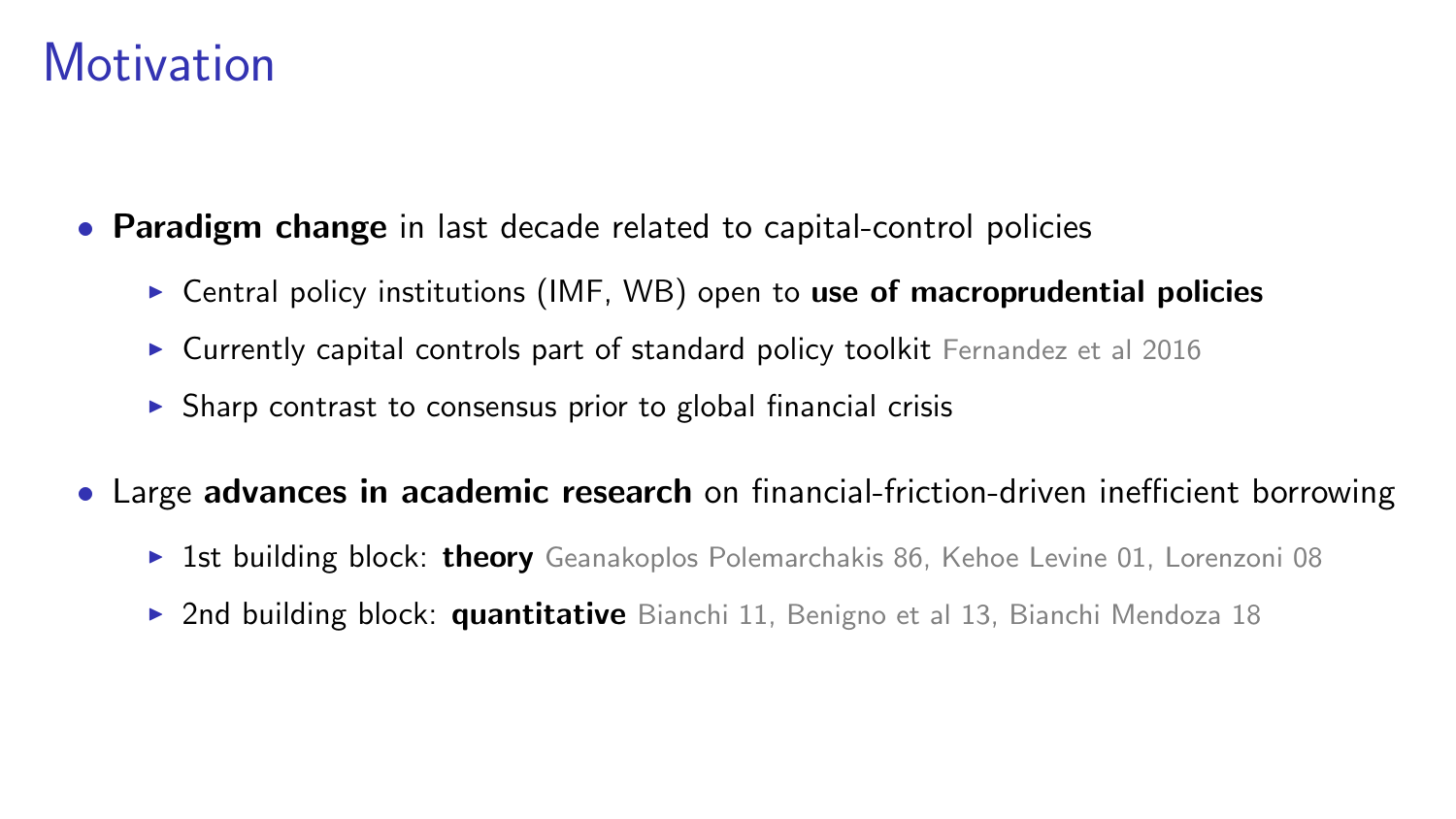# What We Do

#### We study:

• Dynamic incomplete-markets SOE model with general collateral constraints

We find:

- Desirability of macroprudential policies depends on specific form of collateral
- Efficiency when future prices affect collateral, inefficiencies with current prices
- Distinguishing between these model specifications is challenging:
	- $\triangleright$  Plausible theoretical microfoundations for both
	- $\triangleright$  Quantitative versions of both specifications can account for main data features

#### Takeaway:

• Value of direct empirical evidence on policy transmission & microstructure of contracts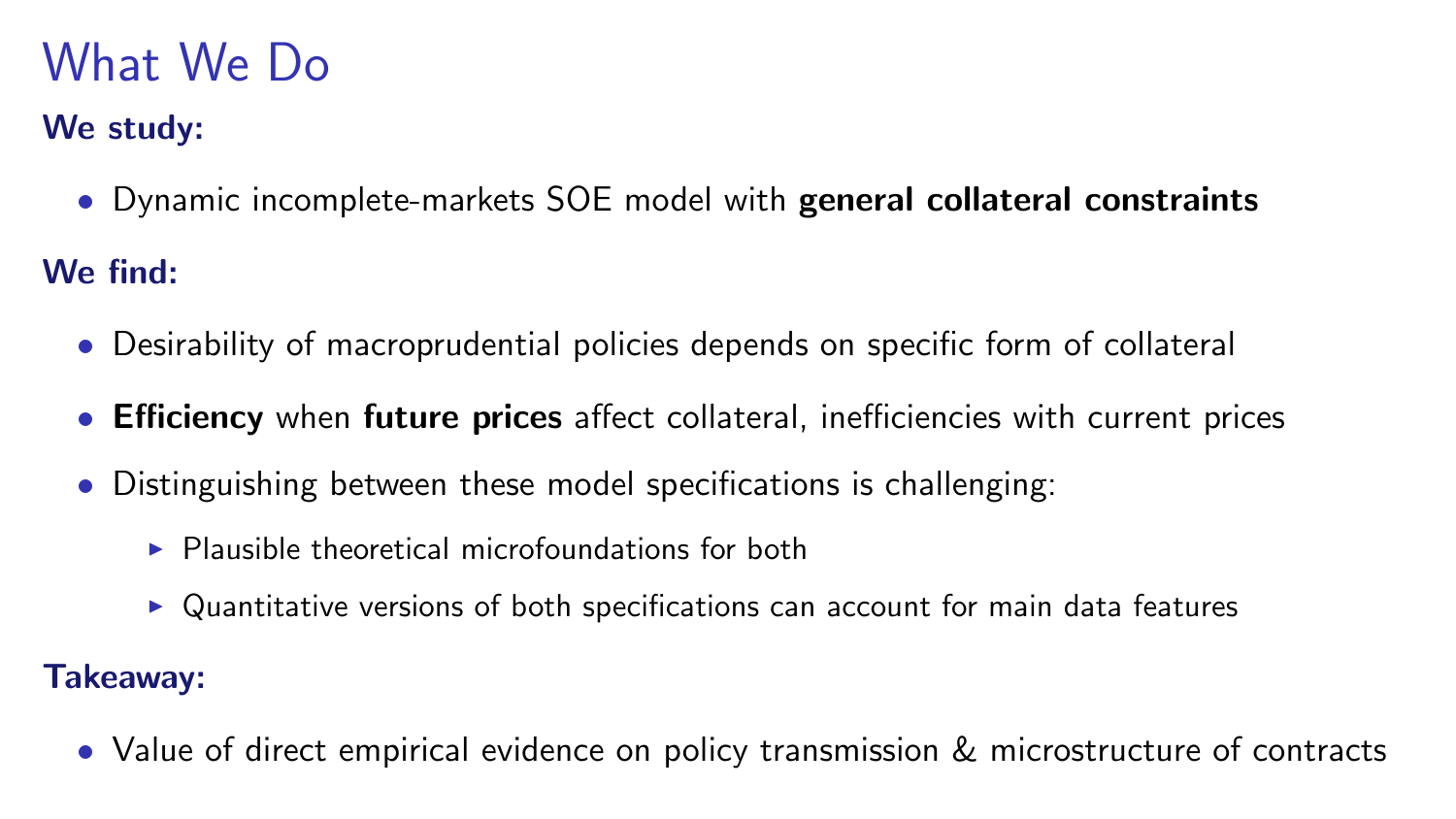# Outline of the Talk

- 1. Model environment
- 2. Main theorem
- 3. Distinguishing models
	- $\blacktriangleright$  Microfoundations
	- $\blacktriangleright$  Quantitative analysis
- 4. Extension: model with capital-based collateral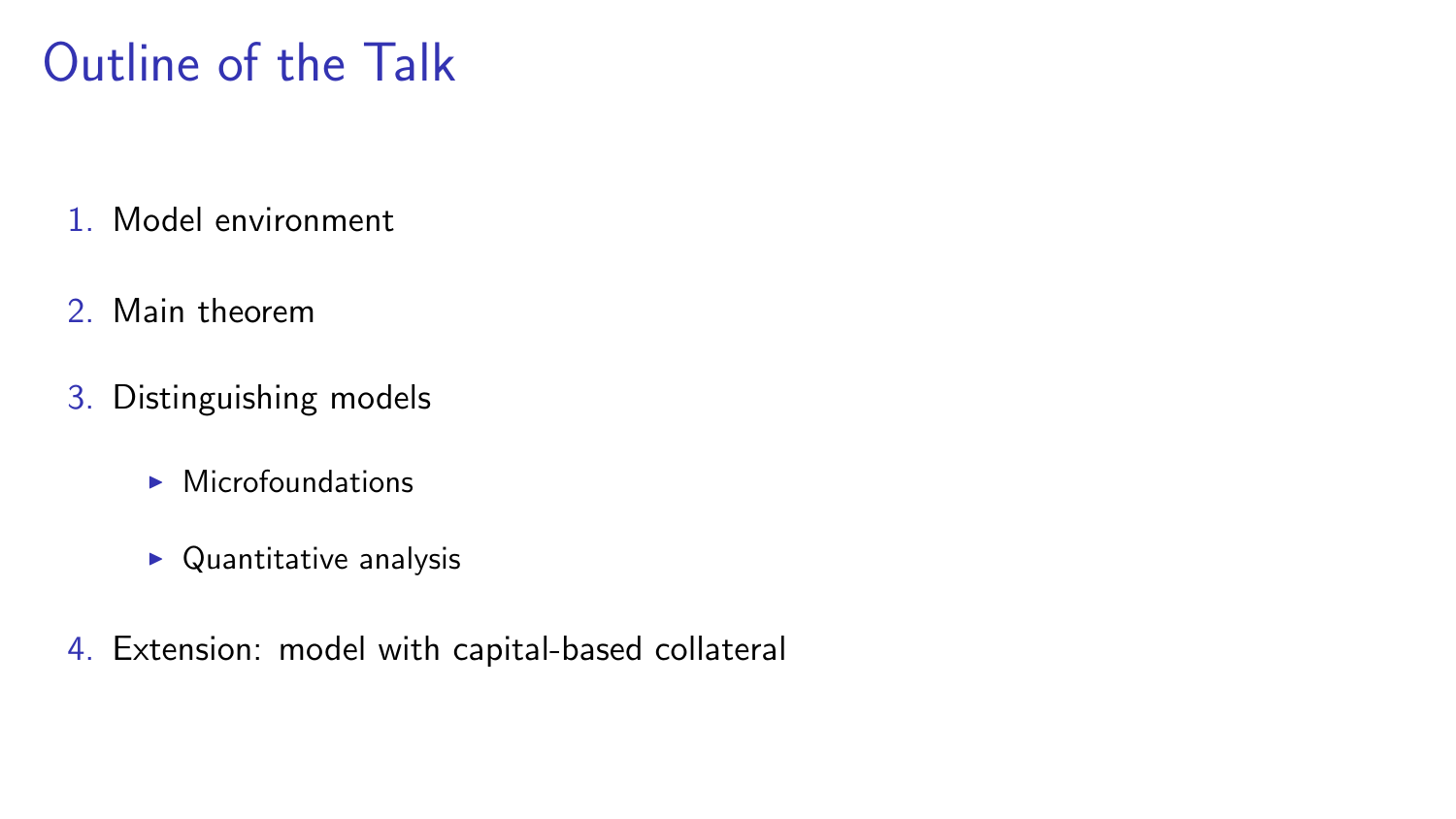### Model Overview

- Canonical, incomplete-markets SOE model
- Endowment economy with tradable and non-tradable goods
	- $\blacktriangleright$  Endowments subject to aggregate risk
- Incomplete markets
	- $\triangleright$  One-period, risk-free debt
- Financial frictions
	- $\triangleright$  Collateral constraint linked to the value of income
	- $\triangleright$  Extend analysis to collateral linked to value of capital (later)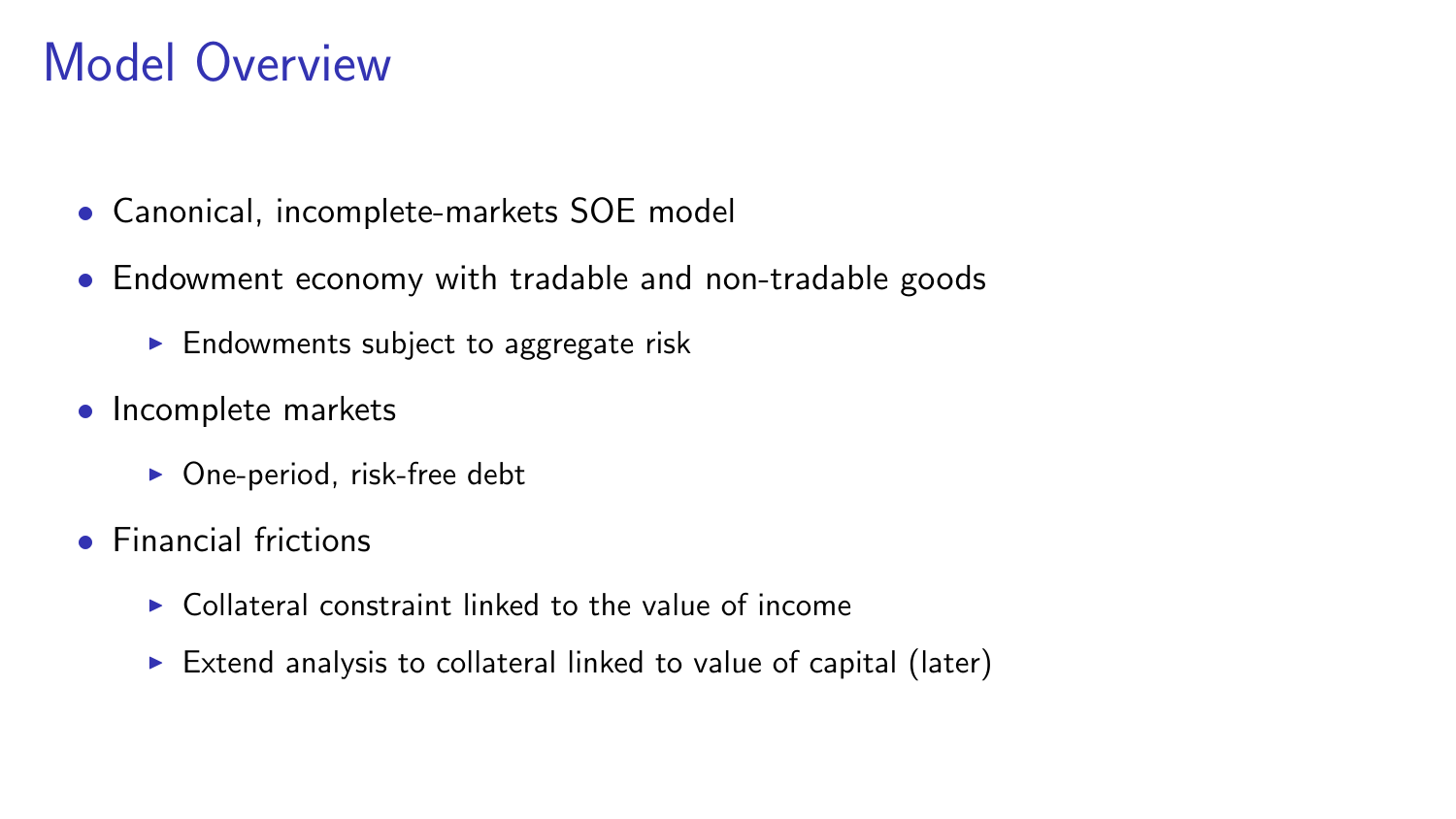#### **Households**

• Preferences

$$
\mathbb{E}_0 \sum_{t=0}^{\infty} \beta^t u(c_t), \quad c_t = C(c_t^T, c_t^N)
$$

• Endowments

$$
y_t^{\mathrm{T}} \in \mathcal{Y}_{\mathrm{T}}, \ y_t^{\mathrm{N}} \in \mathcal{Y}_{\mathrm{N}}
$$

• Budget constraint

$$
c_t^{\mathrm{T}} + p_t c_t^{\mathrm{N}} + R d_t = y_t^{\mathrm{T}} + p_t y_t^{\mathrm{N}} + d_{t+1}
$$

- Two prices in the economy:
	- Relative price of NT goods  $p_t$  (endogenous)
	- $\triangleright$  Debt price R (priced by deep-pocket foreign investors)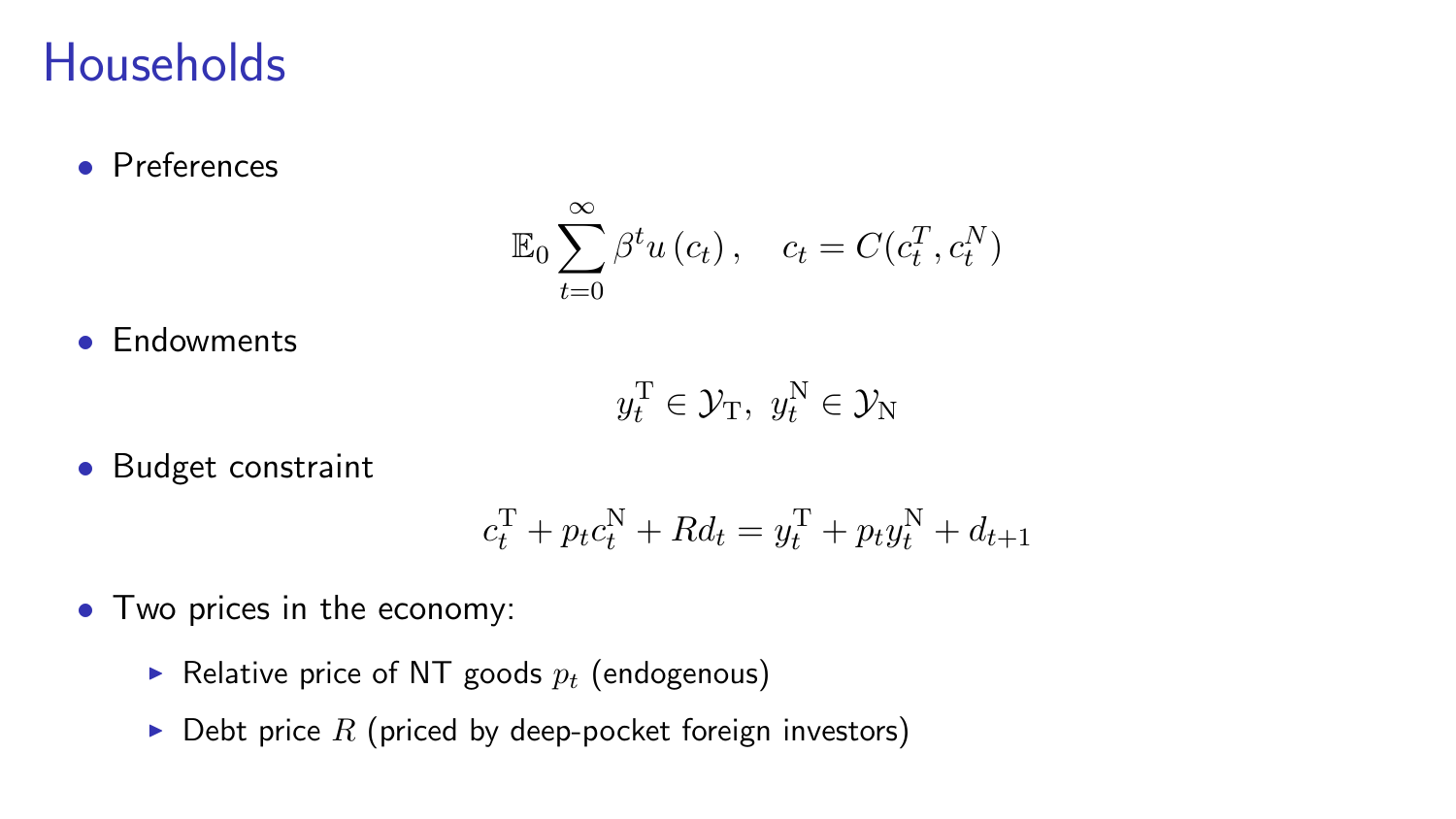# Collateral Constraint

General Formulation:

$$
d_{t+1} \le \mathcal{D}(\{p_{t+h}\}_{h=0}^{\infty})
$$

Two Particular Cases:

1. Current income as collateral

$$
\mathcal{D}(\{p_{t+h}\}_{h=0}^{\infty}) = \kappa_t \left(y_t^{\mathrm{T}} + p_t y_t^{\mathrm{N}}\right)
$$

2. Next-period income as collateral

$$
\mathcal{D}(\{p_{t+h}\}_{h=0}^{\infty}) = \min_{\substack{\{y_{t+1}^{\mathrm{T}}, y_{t+1}^{\mathrm{N}},\\p_{t+1}\}}} \kappa_t\left(y_{t+1}^{\mathrm{T}} + p_{t+1}y_{t+1}^{\mathrm{N}}\right)
$$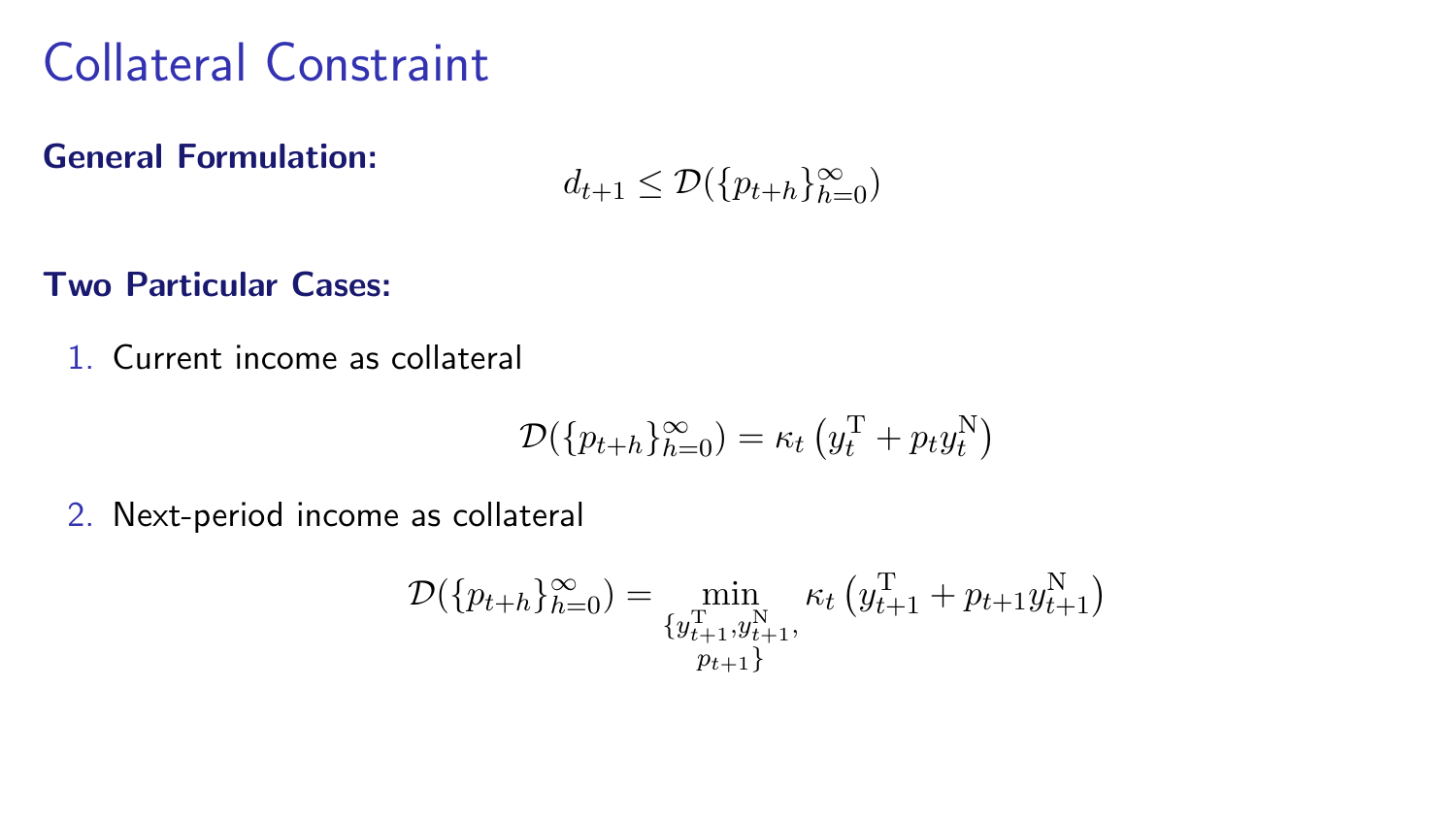### **Equilibrium**

1. Intra-temporal optimality

$$
\frac{C_N(c_t^{\mathrm{T}}, c_t^{\mathrm{N}})}{C_T(c_t^{\mathrm{T}}, c_t^{\mathrm{N}})} \equiv \mathcal{P}\left(c_t^{\mathrm{T}}, c_t^{\mathrm{N}}\right) = p_t
$$

2. Euler equation

$$
u_{\mathcal{T}}(c_t^{\mathcal{T}},c_t^{\mathcal{N}}) = \beta R \mathbb{E}_t u_{\mathcal{T}}(c_{t+1}^{\mathcal{T}},c_{t+1}^{\mathcal{N}}) + \mu_t
$$

3. Complementary slackness

$$
\mu_t\left(\mathcal{D}(\{p_{t+h}\}_{h=0}^{\infty}) - d_{t+1}\right) = 0
$$

4. Market clearing

$$
c_t^N = y_t^N
$$

$$
c_t^T = y_t^T + d_{t+1} - Rd_t
$$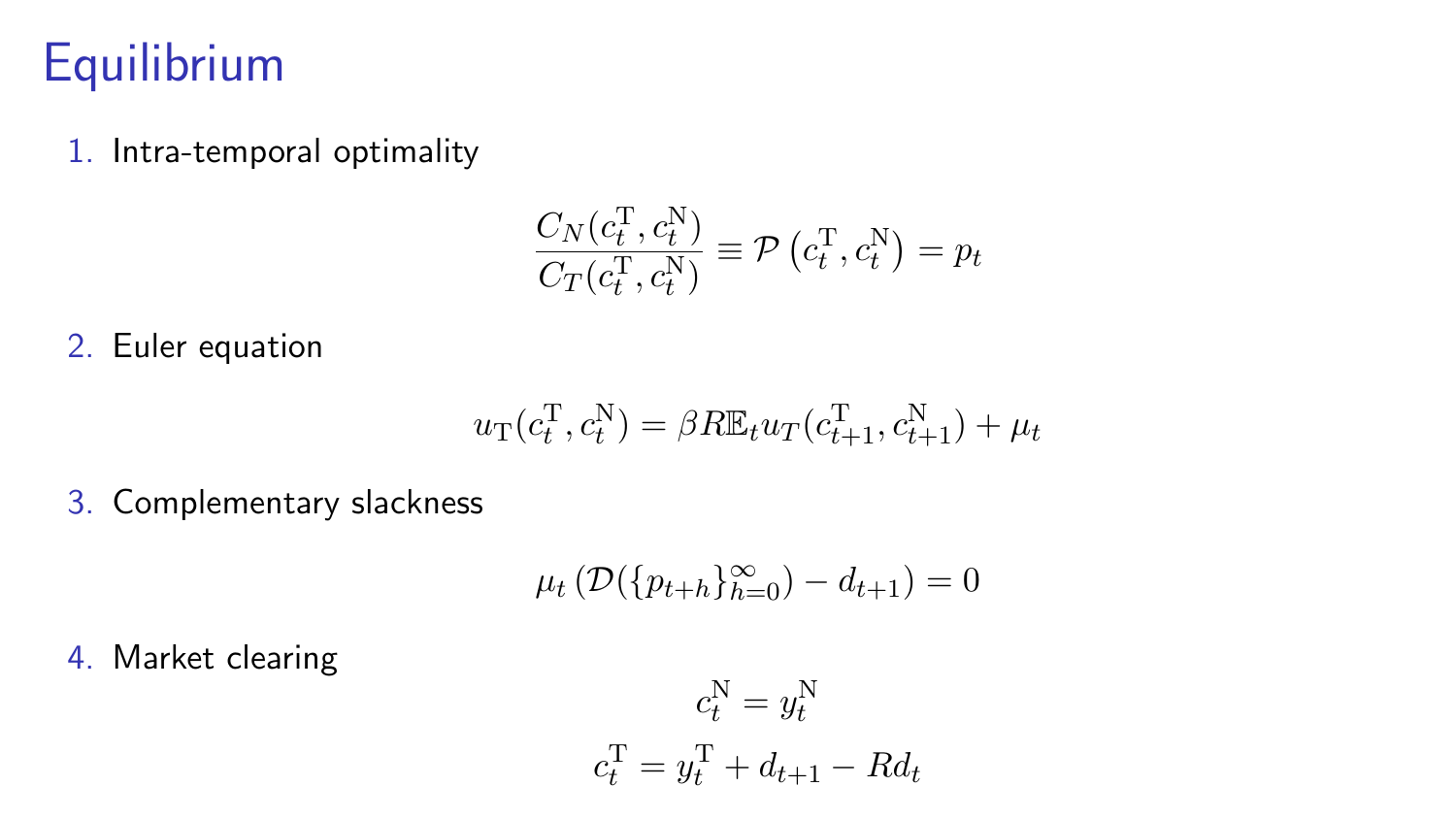#### Social Planner Problem

• Benevolent government can tax households' borrowing, lacks commitment

$$
\max_{c_t^T, d_{t+1}} \mathbb{E}_t \sum_{h=0}^{\infty} \beta^h u(C(c_{t+h}^T, y_{t+h}^N))
$$

s.t.

Resource constraint:

\n
$$
c_{t+h}^{T} = y_{t+h}^{T} + d_{t+h+1} - R d_{t+h},
$$
\nBorrowing constraint:

\n
$$
d_{t+1} \leq \mathcal{D}(\{\mathcal{P}(c_{t+h}^{T}, y_{t+h}^{N})\}_{h=0}^{H}),
$$
\nEquilibrium price:

\n
$$
\mathcal{P}(c_{t+h}^{T}, y_{t+h}^{N}) = \frac{C_{N}(c_{t+h}^{T}, c_{t+h}^{N})}{C_{T}(c_{t+h}^{T}, c_{t+h}^{N})}
$$

taking as given future policies,  $\mathcal{C}_{t+h}^T(d_{t+h})\;\forall h\geq 1$ 

• Euler equation not a constraint with capital control taxes available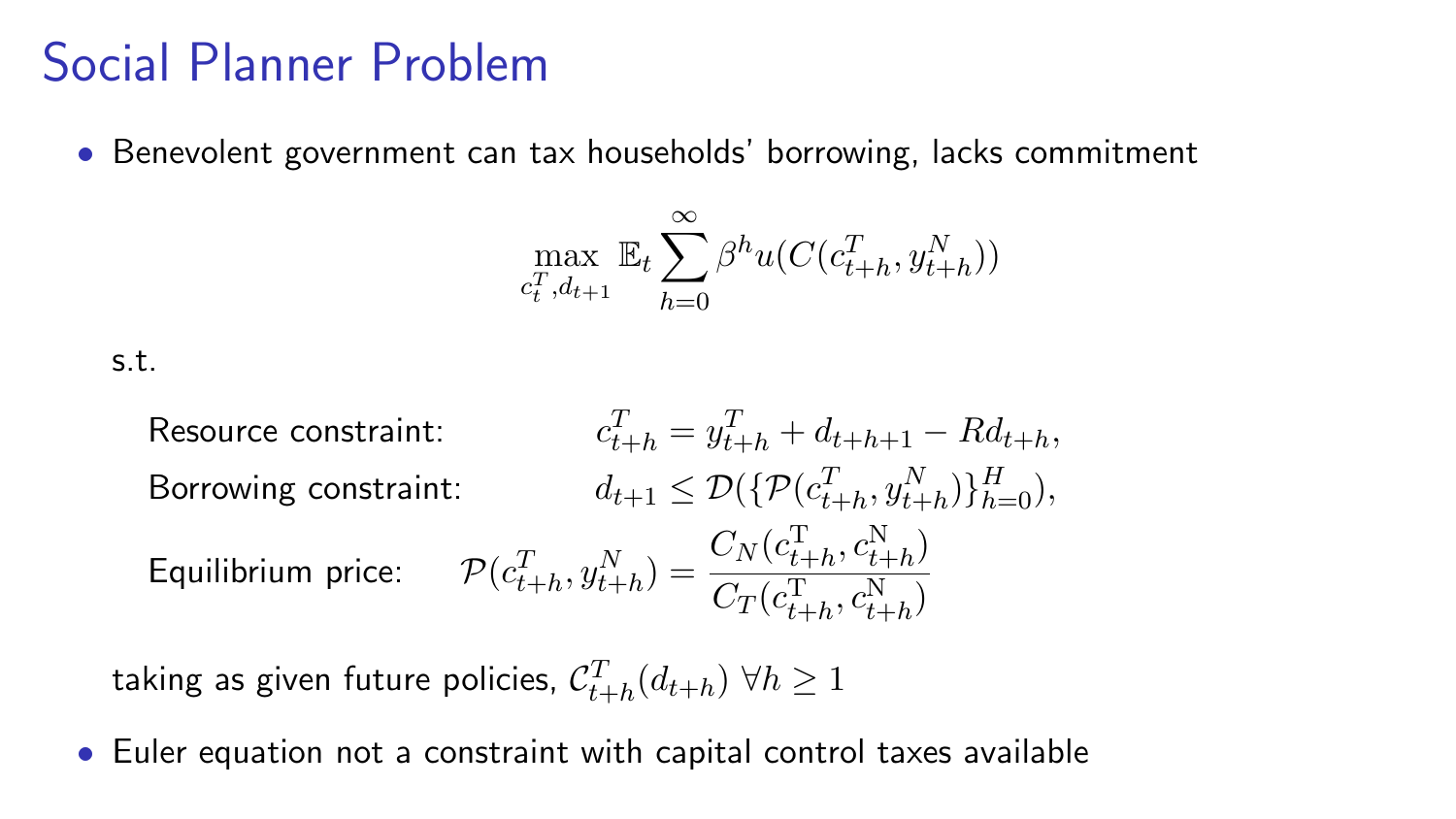# Efficiency with future income as collateral

#### Theorem:

Under certain regularity conditions (differentiable policies, consumption decreasing in debt):

If borrowing limit is independent of current relative price of NT goods ∂D  $\frac{\partial \mathcal{D}}{\partial p_t} = 0$   $\Rightarrow$ 

the equilibrium is constrained efficient.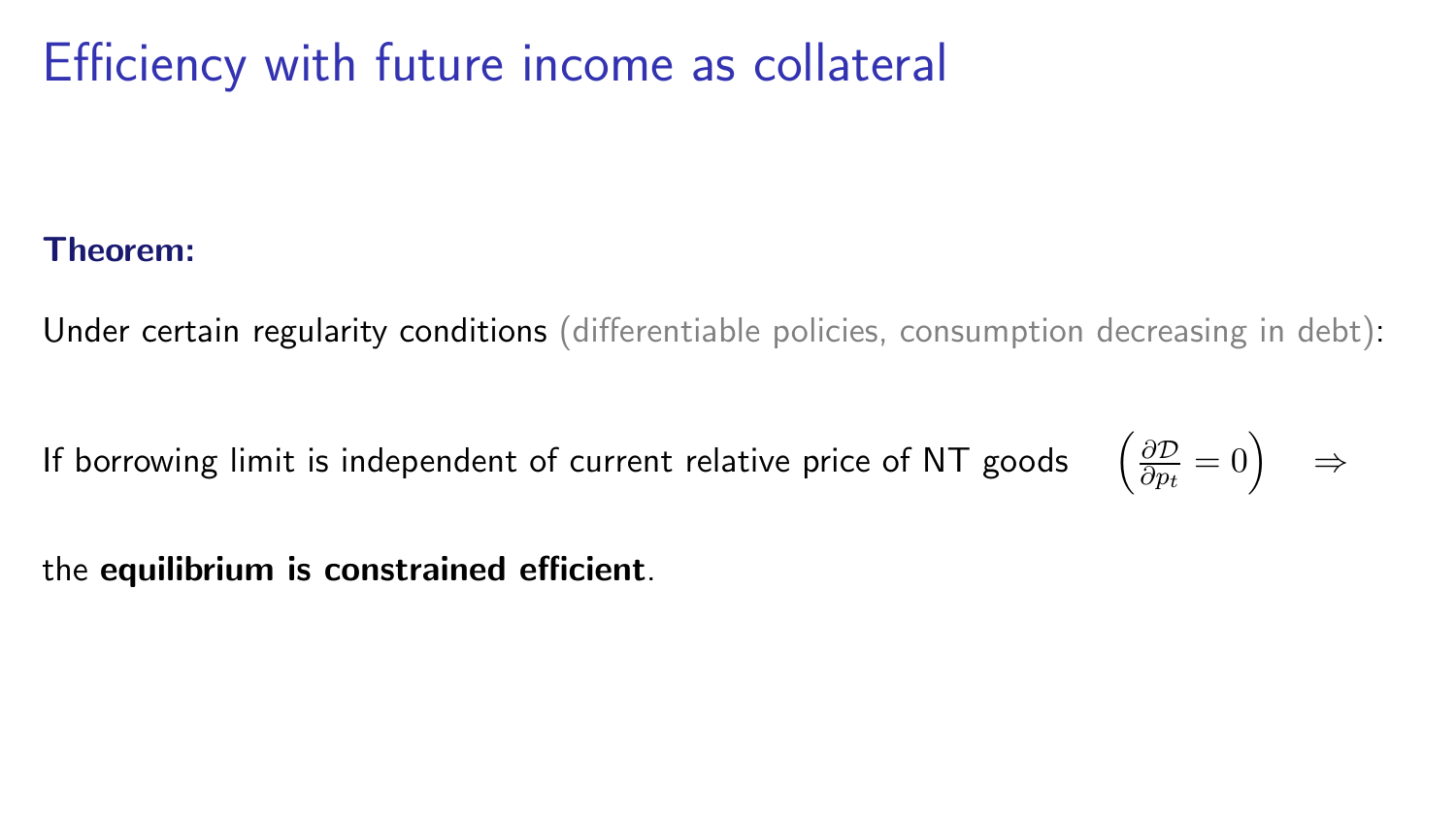# Sketch of Proof

- Focus on particular case of next-period income used as collateral
- Equilibrium first-order conditions

$$
u_T(t) = \beta R \mathbb{E}_t u_T(t+1) + \mu_t
$$

• Social planner's first-order conditions

$$
u_T(t) = \beta R \mathbb{E}_t u_T(t+1) + \mu_t^{sp} [1 - \mathcal{D}_1 \mathcal{P}_T(t+1) \mathcal{C}_d^T(t+1)]
$$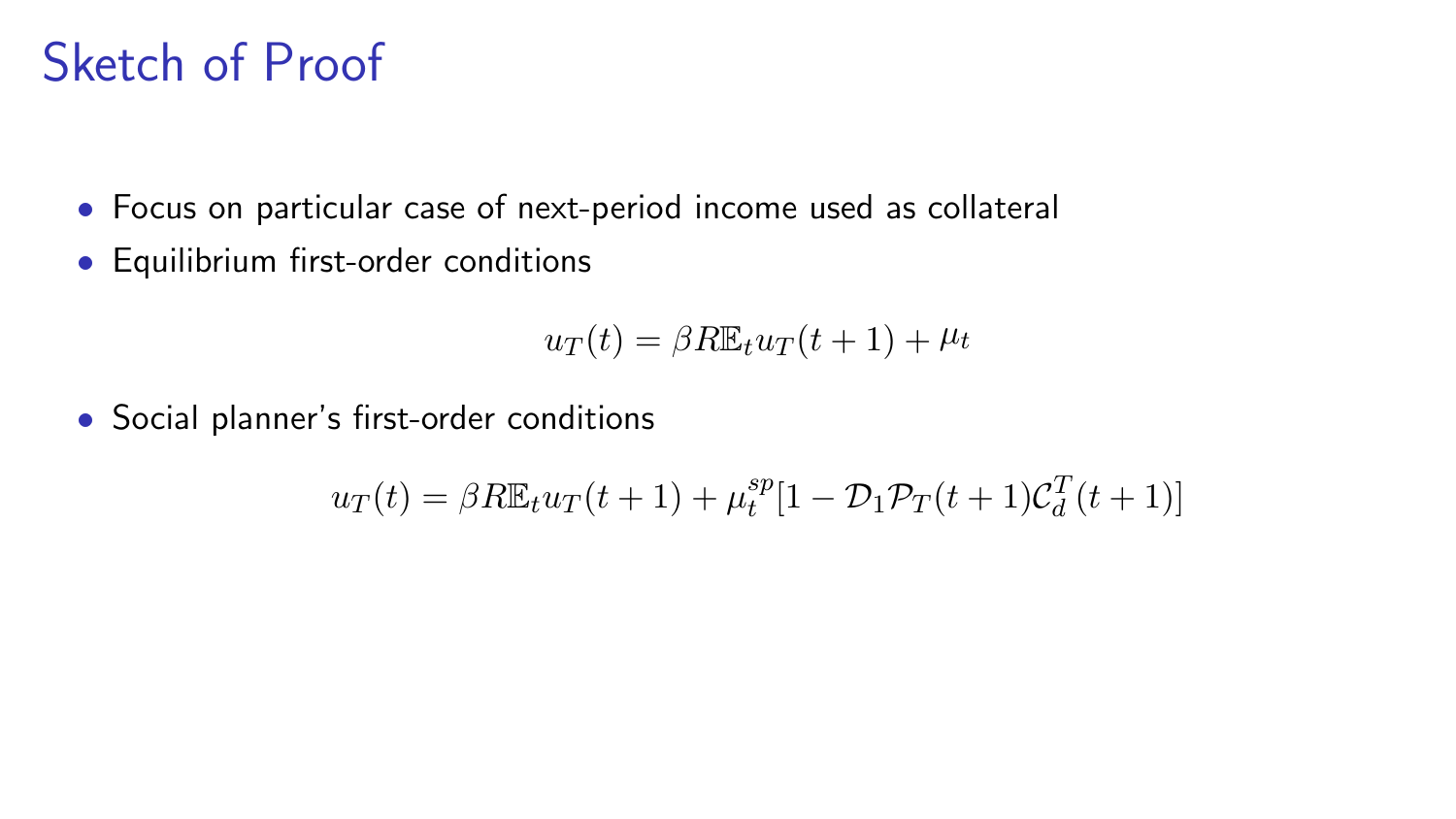# Sketch of Proof

- Focus on particular case of next-period income used as collateral
- Equilibrium first-order conditions

$$
u_T(t) = \beta R \mathbb{E}_t u_T(t+1) + \mu_t
$$
  
\n• Social planner's first-order conditions  
\n
$$
u_T(t) = \beta R \mathbb{E}_t u_T(t+1) + \mu_t^{sp} [1 - \mathcal{D}_1 \mathcal{P}_T(t+1) \mathcal{C}_d^T(t+1)]
$$

 $[1-\mathcal{D}_1\mathcal{P}_T(t+1)\mathcal{C}_d^T(t+1)]>0$  guarantees all eq. conditions are satisfied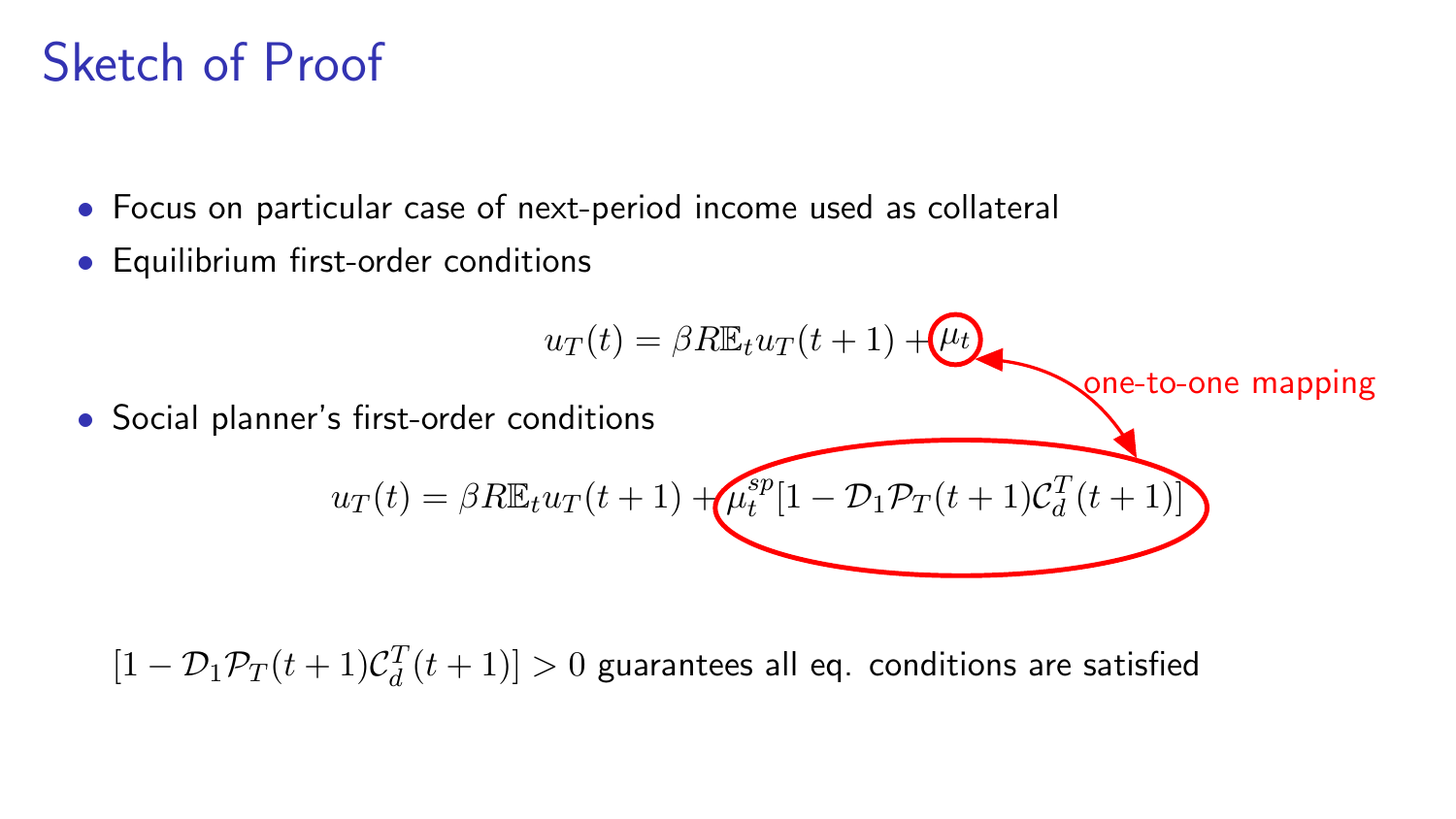### Inefficiency with Current Income as Collateral

- Focus on particular case of current income used as collateral
- Equilibrium first-order conditions

$$
u_T(t) = \beta R \mathbb{E}_t u_T(t+1) + \mu_t
$$
  
\n• Social planner's first-order conditions  
\n
$$
u_T(t) = \beta R \mathbb{E}_t u_T(t+1) + \beta R \mathbb{E}_t \Psi_{t+1} \mu_{t+1}^{sp} + \mu_t^{sp}
$$

• If 
$$
\mu_t = 0
$$
 and  $E_t \mu_{t+1} > 0$ , there is room for policy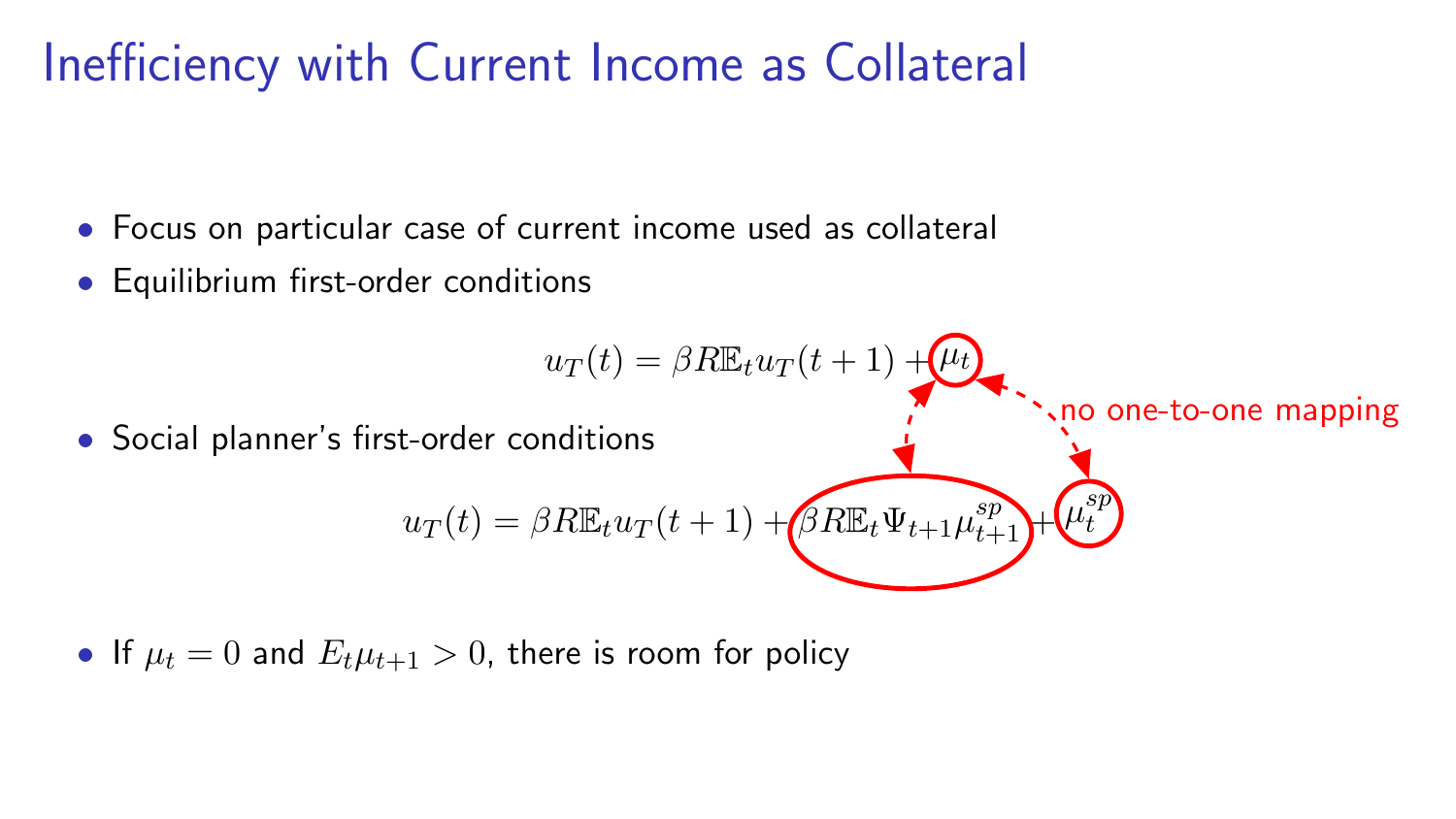### Microfoundations

- Future income as collateral
- Value of repaying:

$$
V^{R}(\mathbf{y}, d) = \max_{c_{t}^{T}, c_{t}^{N}, d_{t+1}} u\left(C\left(c_{t}^{T}, c_{t}^{N}\right)\right) + \beta \mathbb{E}_{t}\left[\max\{V^{R}(\mathbf{y}_{t+1}, d_{t+1}), V^{D}(\mathbf{y}_{t+1})\}\right]
$$
  
st  $c_{t}^{T} + p_{t}c_{t}^{N} + d_{t} = y_{t}^{T} + p_{t}y_{t}^{N} + q_{t}(d_{t+1})d_{t+1}$ 

• Value of defaulting:

$$
V^{D}(\mathbf{y}, d) = \max_{c_{t}^{T}, c_{t}^{N}, d_{t+1}} u\left(C\left(c_{t}^{T}, c_{t}^{N}\right)\right) + \beta \mathbb{E}_{t}\left[\max\{V^{R}(\mathbf{y}_{t+1}, d_{t+1}), V^{D}(\mathbf{y}_{t+1})\}\right]
$$
  
st  $c_{t}^{T} + p_{t}c_{t}^{N} = (1 - \kappa_{t})(y_{t}^{T} + p_{t}y_{t}^{N}) + q_{t}(d_{t+1})d_{t+1}$ 

• Sufficiently high default costs for lender  $\Rightarrow$  kinked  $q_t(d_{t+1})$  & no on-equilibrium default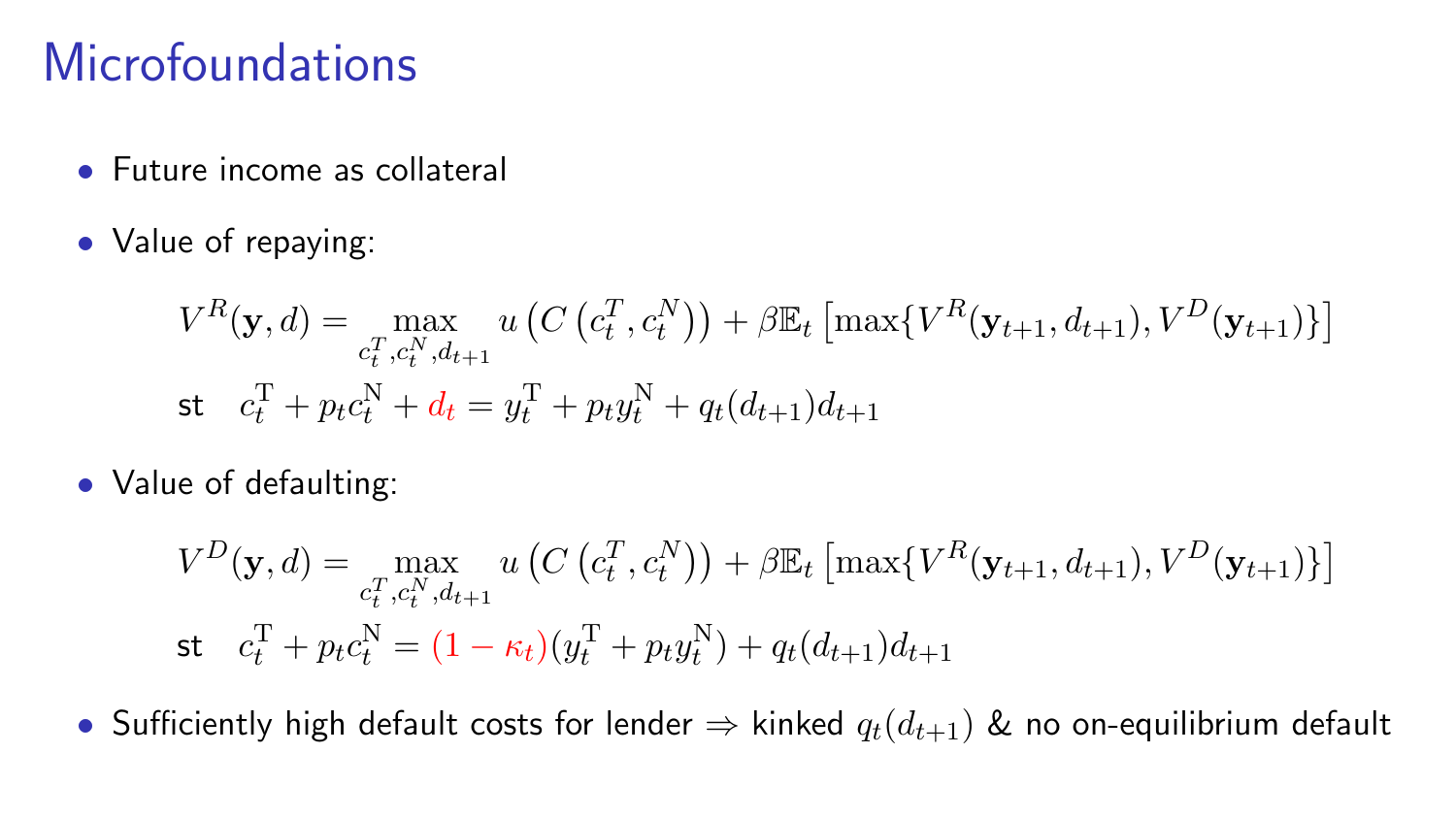# **Microfoundations**

- Future income as collateral
	- $\triangleright$  Borrowers lack commitment and can default in the repayment period
	- If borrowers default, lenders can seize a fraction  $\kappa$  of income
	- $\triangleright$  Off-equilibrium default (sufficiently high cost of default for lenders)
- Current income as collateral
	- $\triangleright$  Default by borrowers requires fraud in the borrowing period
	- $\blacktriangleright$  Fraud is perfectly observed by lenders
	- If lenders observe fraud they can seize a fraction  $\kappa$  of current income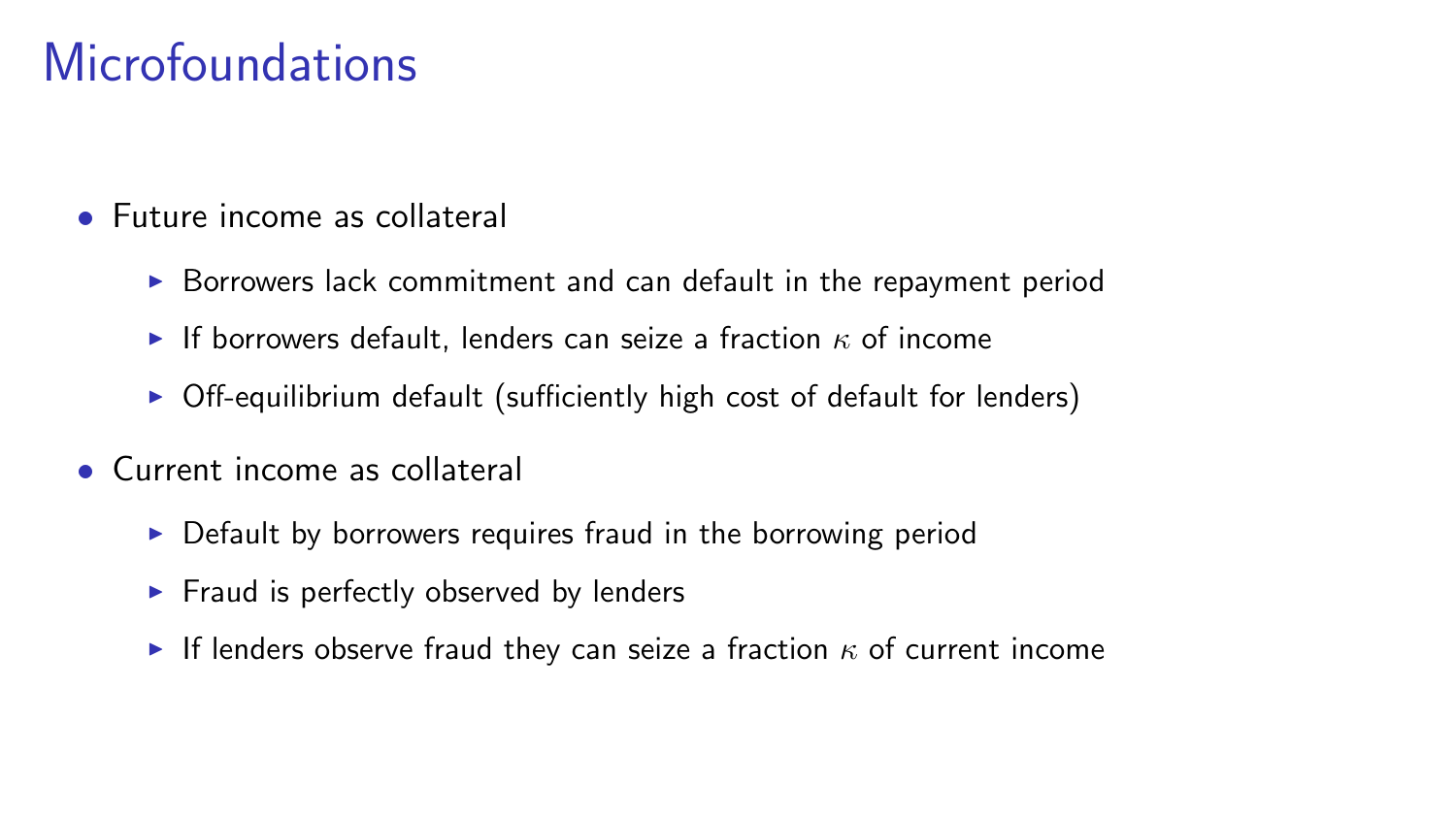# Quantitative Analysis

- Calibrate model to Argentina, annual frequency
- Functional forms:
	- **CRRA utility function, CES aggregator between T and NT goods (** $\omega$ **: weight on T)**
	- $\blacktriangleright$  Endowment processes estimated from data
- Two calibrations for current- and future-income collateral
- Subset of parameters common across calibrations
	- $\triangleright$  risk aversion, intra-temporal elasticity, interest rate
	- $\blacktriangleright$  endowment process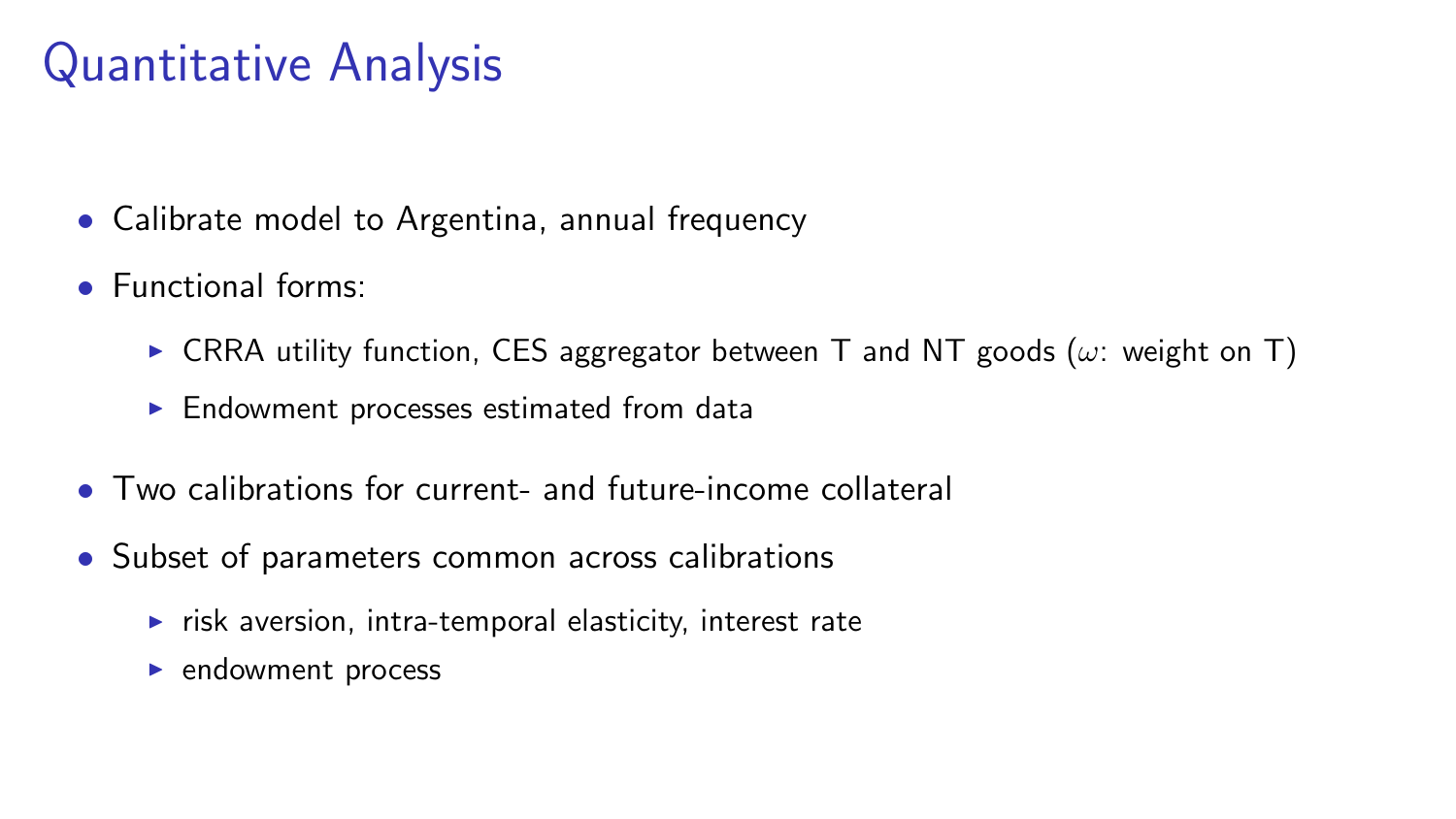# Calibration

- 1. Current-income collateral calibration
	- $\triangleright$  Set  $\{\beta, \kappa, \omega\}$  to match three key moments
		- $\blacktriangleright$  Average NFA position: 30% of GDP
		- Frequency of sudden stops:  $5.8\%$
		- $\triangleright$  Share of tradables in GDP: 32%
- 2. Future-income collateral calibration
	- $\triangleright$  Similar strategy but add shocks to  $\kappa$ 
		- **necessary to generate sudden stops** Benigno Fornaro  $(12)$  Guerrieri Lorenzoni  $(17)$
	- Assume  $\kappa(s) \in \{\kappa, \bar{\kappa}\}\)$  follows a Markov process
		- In set  $\bar{\kappa}$  large enough that the constraint never binds
		- $\triangleright$  set  $\{\beta, \kappa, \omega\}$  to match same moments as before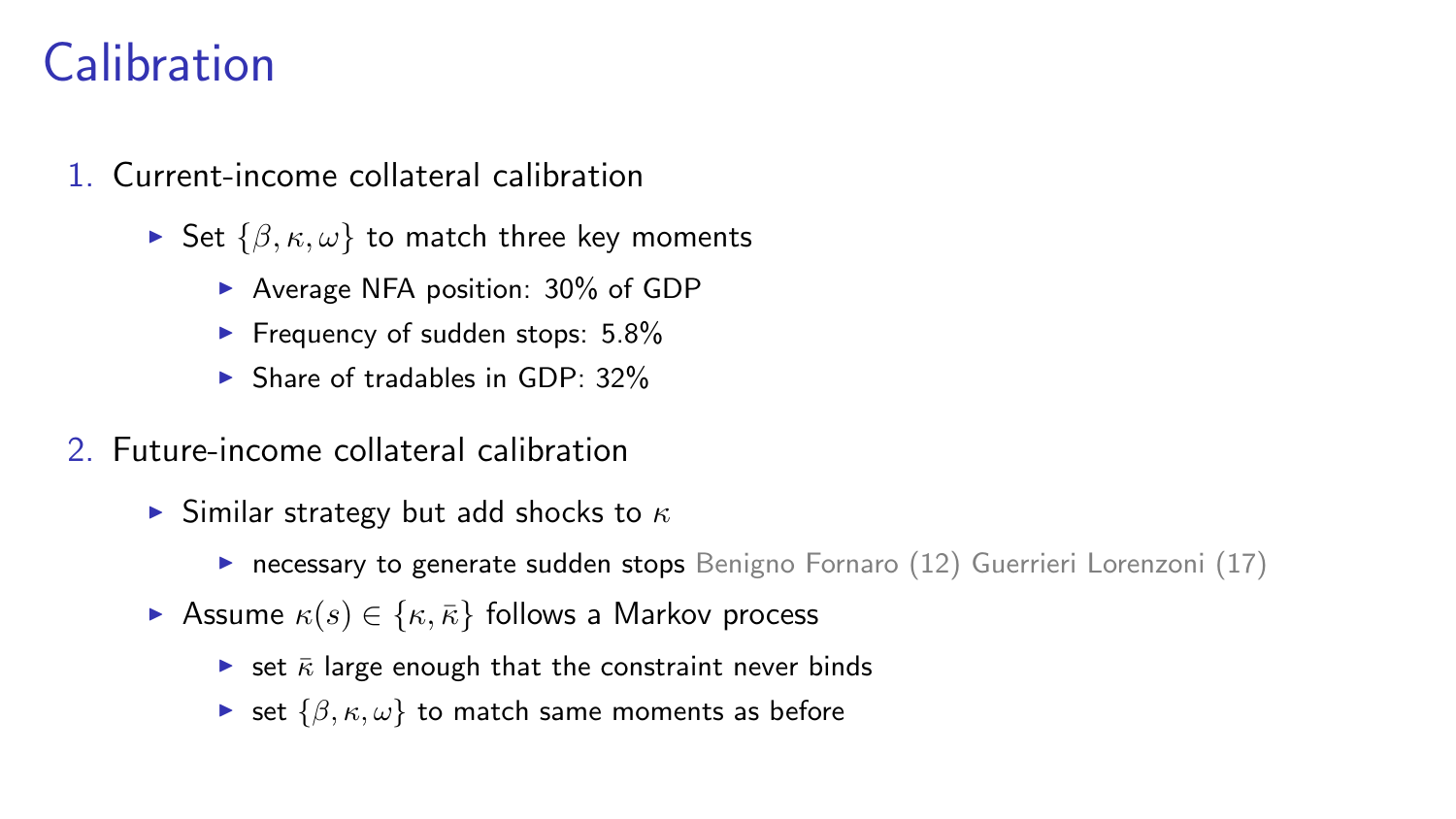# Business Cycle Statistics

|                       | Data    | Current Income Future Income |         |
|-----------------------|---------|------------------------------|---------|
| Standard deviations   |         |                              |         |
| Consumption           | 6.2     | 5.61                         | 4.62    |
| Real Exchange Rate    | 8.2     | 8.05                         | 6.20    |
| Current Account-GDP   | 3.6     | 2.41                         | 1.32    |
| Trade Balance-GDP     | 2.4     | 2.54                         | 1.39    |
| Correlations with GDP |         |                              |         |
| Consumption           | 0.88    | 0.94                         | 0.88    |
| Real Exchange Rate    | 0.41    | 0.95                         | 0.91    |
| Current Account-GDP   | $-0.63$ | $-0.54$                      | $-0.17$ |
| Trade Balance-GDP     | $-0.84$ | $-0.55$                      | 0.28    |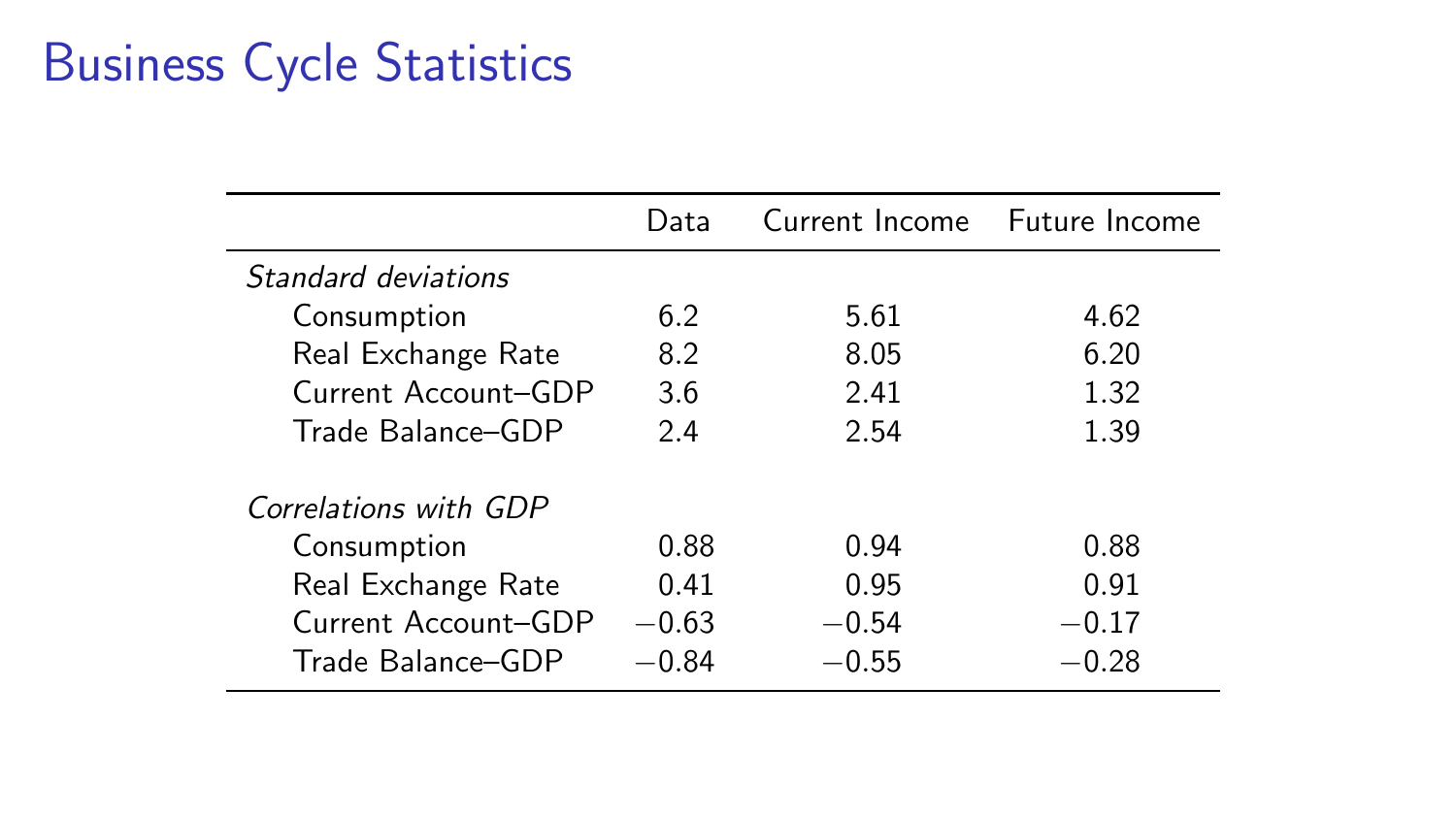# Capital-based Collateral Model

- Similar framework with capital-based collateral constraints
- Supply side:
	- $\triangleright$  Firms produce single tradable good with capital & labor
	- $\triangleright$  Capital in fixed supply
- Segmented markets: capital priced by households & debt priced by foreign investors
- Households can borrow against the value of physical capital
- Two cases of borrowing constraints:
	- 1. Capital valued at current prices Bianchi Mendoza (18)  $d_{t+1} \leq \kappa q_t k_{t+1}$
	- 2. Capital valued at future prices Kiyotaki Moore (97)  $d_{t+1} \leq \kappa \min q_{t+1} k_{t+1}$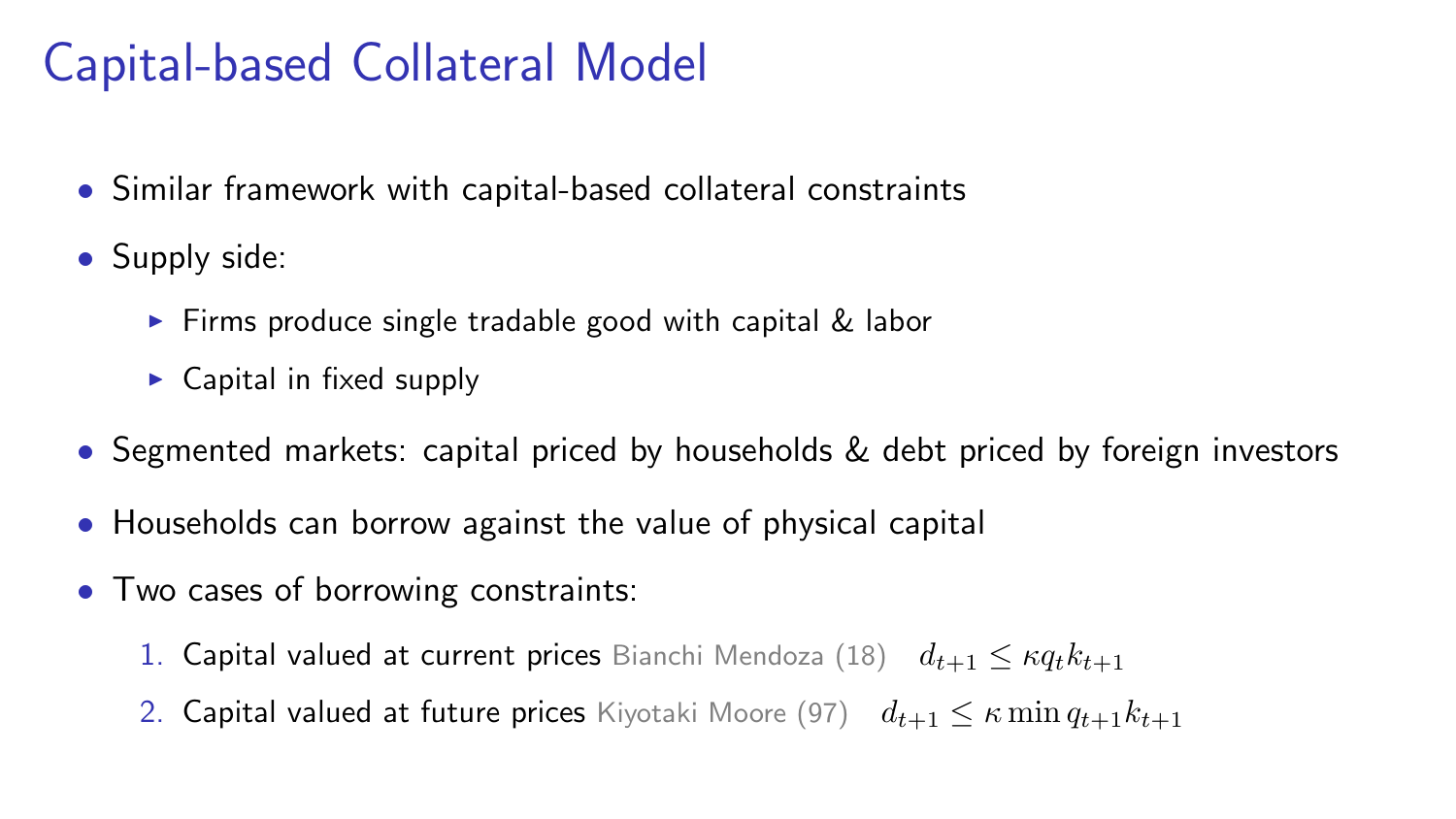### Capital-based Collateral: Efficiency with Future Prices

- Consider future price collateral constraint  $d_{t+1} \leq \kappa \min q_{t+1} k_{t+1}$
- Euler equation for capital, prices capital

$$
q_{t} = E_{t} \left[ \beta (\alpha z_{t+1} + q_{t+1}) \frac{u'(c_{t+1})}{u'(c_{t})} \right] + \mu_{t} \kappa \min \{ q_{t+1} \}
$$

• CE Euler equation for debt

$$
\frac{1}{R_t} = E_t \left[ \beta \frac{u'(c_{t+1})}{u'(c_t)} \right] + \mu_t
$$

• Social planner's Euler equation for debt

$$
\frac{1}{R_t} = E_t \left[ \beta \frac{u'(c_{t+1})}{u'(c_t)} \right] + \mu_t^{sp} \left( 1 - \kappa C_d^T(t+1) \frac{\partial Q_{t+1}}{\partial c_{t+1}^T} \right)
$$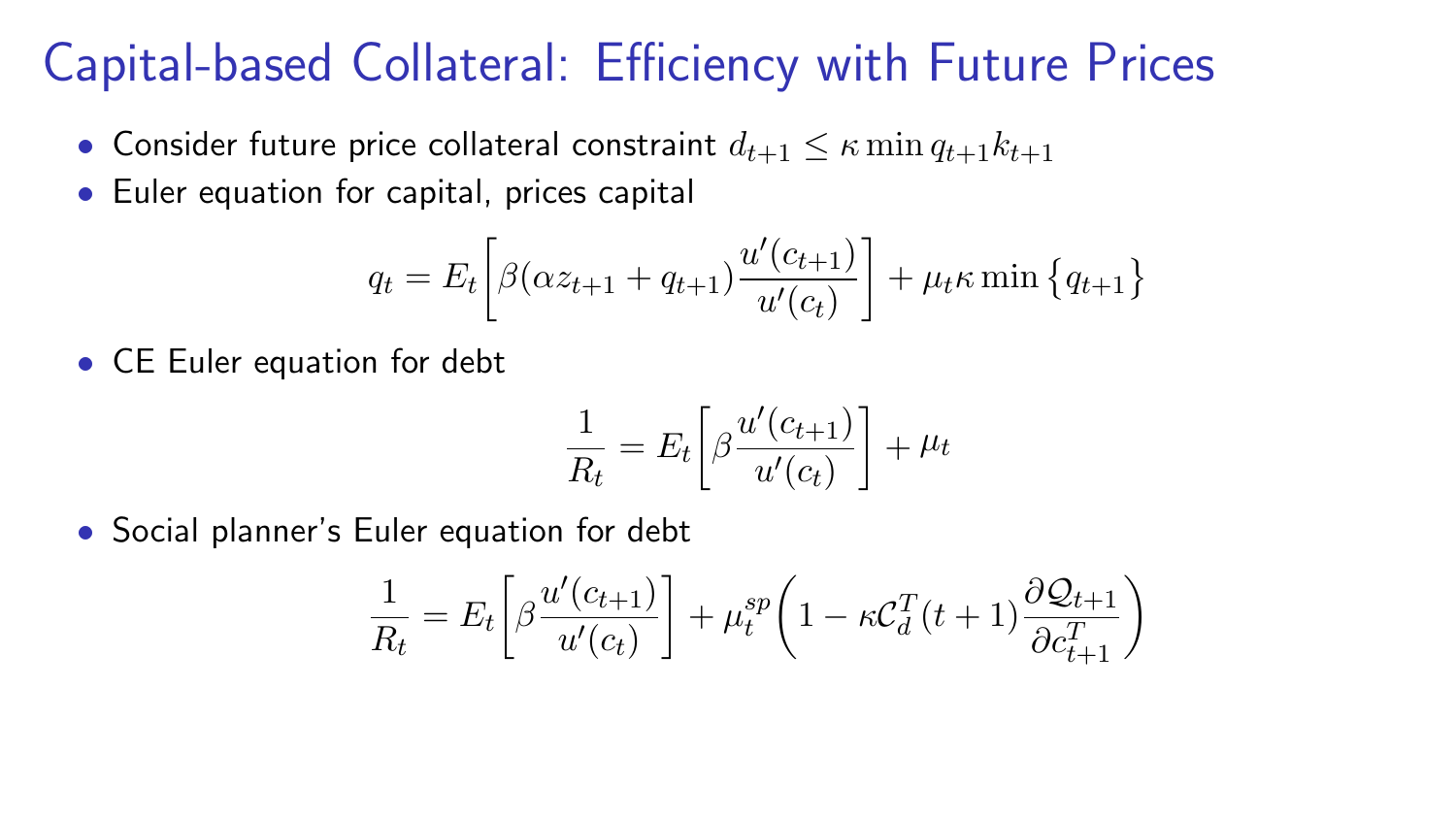# Capital-based Collateral: Efficiency with Future Prices

- Consider future price collateral constraint  $d_{t+1} \leq \kappa \min q_{t+1}k_{t+1}$
- Euler equation for capital, prices capital

$$
q_{t} = E_{t} \left[ \beta (\alpha z_{t+1} + q_{t+1}) \frac{u'(c_{t+1})}{u'(c_{t})} \right] + \mu_{t} \kappa \min \{ q_{t+1} \}
$$

• CE Euler equation for debt

$$
\frac{1}{R_t} = E_t \left[ \beta \frac{u'(c_{t+1})}{u'(c_t)} \right] + \underbrace{u_t}_{\text{one-to-one mapping}}
$$
\n• Social planner's Euler equation for debt\n
$$
\frac{1}{R_t} = E_t \left[ \beta \frac{u'(c_{t+1})}{u'(c_t)} \right] + \underbrace{u_t^{sp} \left( 1 - \kappa C_d^T(t+1) \frac{\partial Q_{t+1}}{\partial c_{t+1}^T} \right)}_{\text{one-to-one mapping}}
$$

 $\bullet$  Same mapping possible, provided that asset price  $\mathcal{Q}_t$  increases with consumption